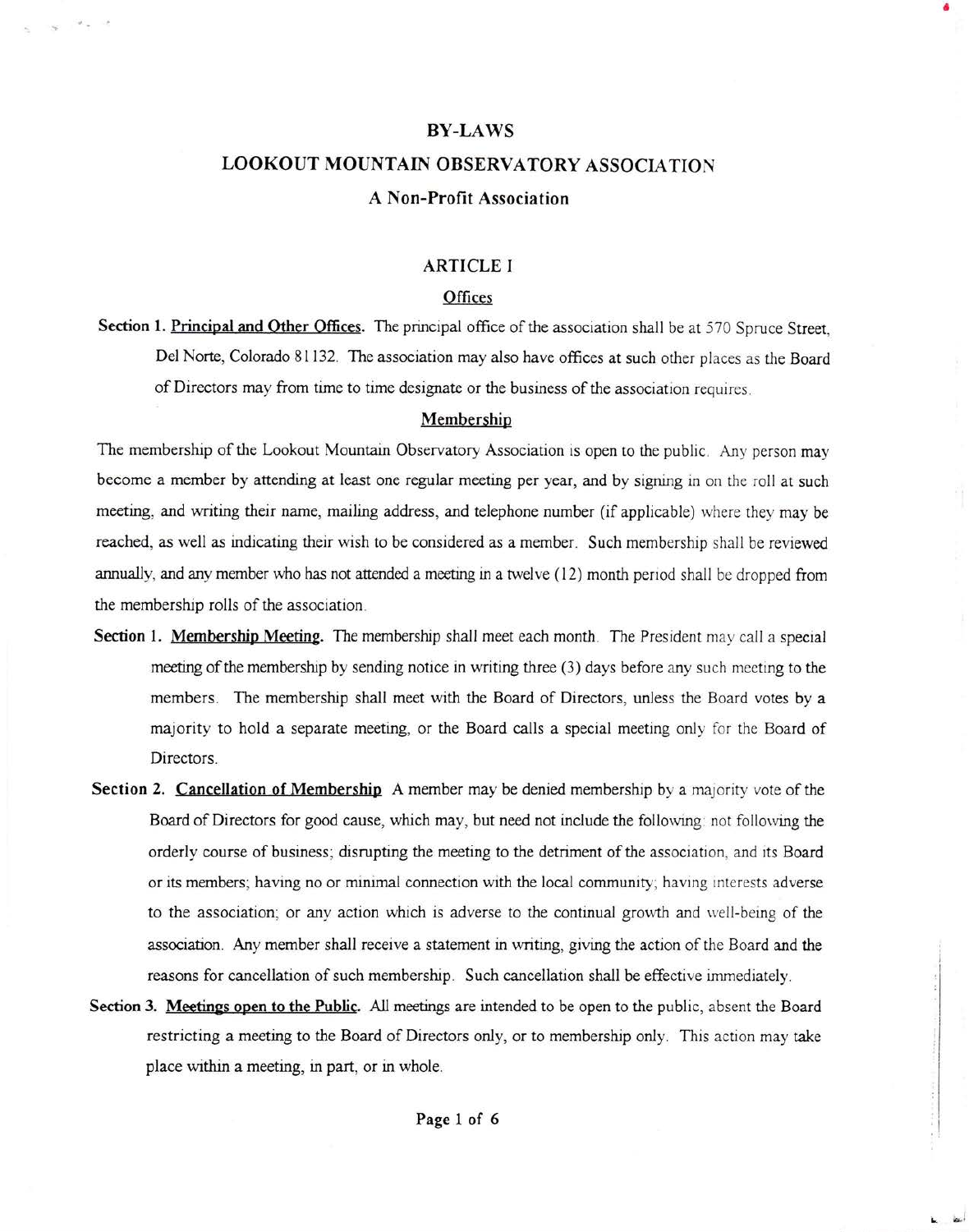- Section 4. Election of Board of Directors. The members of the Association shall elect the Board of Directors. All members shall be taken from the rolls of the meetings for a period of twelve (12) months, ending December 31st of each year. A majority of the members shall constitute a quorum.
- Section 5. Overriding Directors' Proposed Actions. A two-thirds  $(2/3)$  majority of the membership of the Association may revoke any proposed acuon of the Board of Directors by five (5) members requesting the President of the Association hold a special meetrng of the members and notifu the members of the time and place of such meeting. Any member may waive notice and consent to such meeting at such time and place as the members may determine. This revocation of Board action shall not affect any action previously taken by the Board which involves or affects third parties.

# ARTICLE II

#### Board of Directors

- Section 1. Vacancies. In case any vacancy shall occur in the Board of Directors because of death, resignation, disqualification, an increase in the number of directors or any other cause, the Board of Directors may, at any regular or special meeting thereof, by vote of a majority of the directors in office at the time of such meeting, elect a director to fill such vacancy for the unexpired portion of the term, and the director or directors so elected shall hold office until the next annual election of directors and until his or their successor or successors shall be duly elected and qualified. The Board may, by resolution, reduce the number of directors to not less than three (3) Directors at any meeting by a twothirds (2/3) majority vote. An amendment to the Articles of Incorporation must then be made and filed with the office of the Secretary of State, of Colorado.
- Section 2. Regular Meetings and Annual Meeting. Regular meetings of the board of Directors shall be held at Del Norte, Colorado, or at such other place as the President may from time to time designate. An annual meeting of the Directors shall be held on the  $2<sup>nd</sup>$  Thursday of January of each year or such other date so agreed upon by a majority of the Directors, and Directors shall be elected as hereinafter set forth.
- Section 3. Special Meetings. Special meetings of the Board of Directors may be held whenever called by the President or by two of the directors at such place as the persons calling the meeting may designate. Notice of each such meeting shall be delivered or mailed to each director, addressed to him at his residence or usual place of business, at least three (3) days before the day on which the meeting is to be held. The notice shall state the time and place and the purpose of the meeting. Notice of any such

I a.l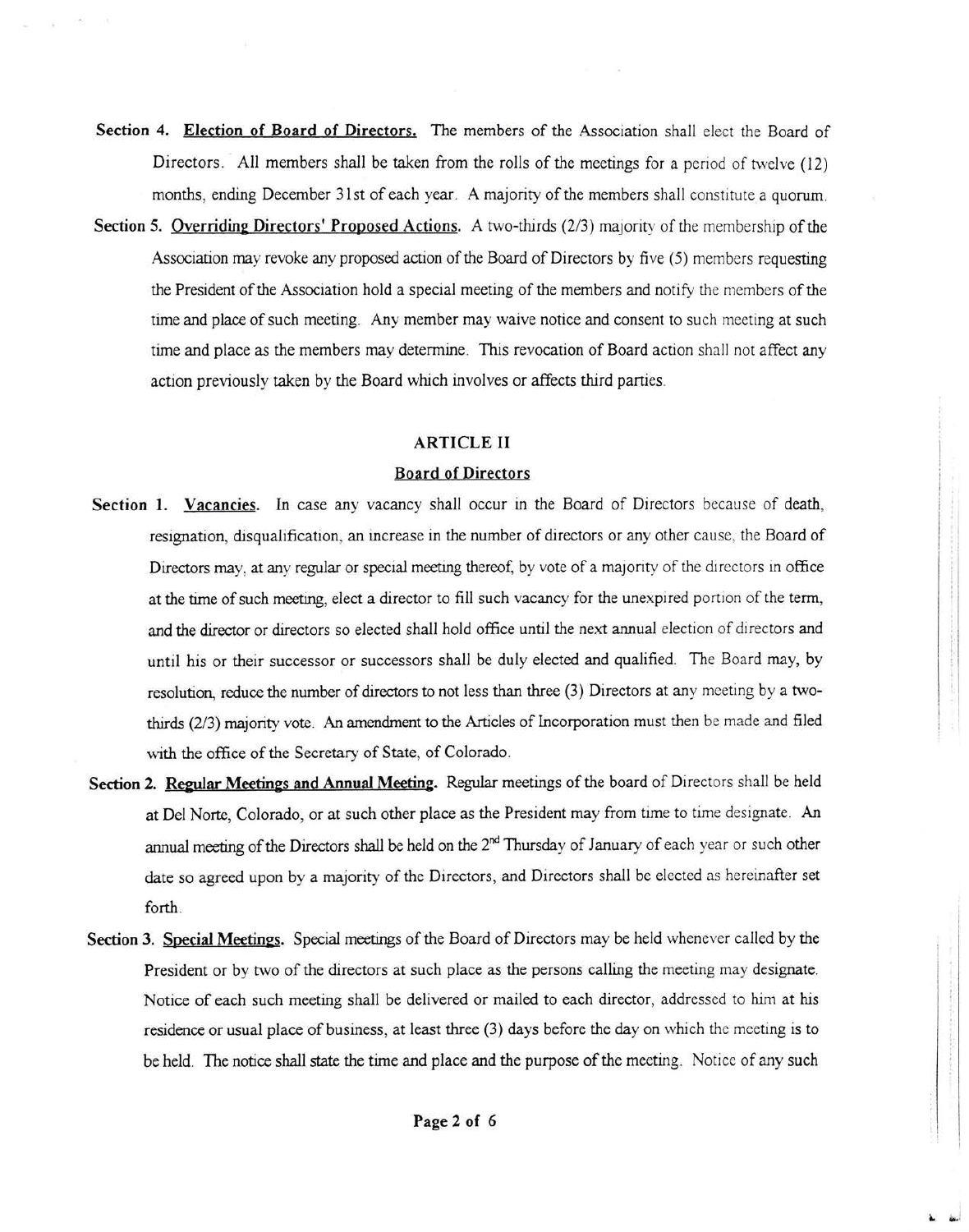meeting need not be given to any director, however, if waived by him in writing, whether before or after such meeting is held, or if he shall attend such meeting in person, or if he shall sign the minutes thereof and any meeting of the Board of Directors shall be a legal meeting, without any notice thereof having been given, if all of the directors shall be present or shall waive notice. A meeting need not be held if the Board of Directors adopt a Resolution with all Directors unanimously consenting in writing to such Resolution.

- Section 4. Number, Quorum and Manner of Acting. The Board of Directors shall be composed of a minimum of five (5) directors. Except as otherwise provided, three directors in office at the time of any regular or special meeting of the Board of Directors shall constitute a quorum for the transaction of business at such meeting and the act of a majority of the directors present at any meeting at which a quorum is present shall be the act of the Board of Directors. In the absence of a quorum, a majority of the directors present may, without notice other than announcement at the meeting, adjourn the meeting from time to time until a quorum be had. The directors shall act only as a board and the individual directors shall have no power as such.
- Section 5. Term of office. A term of office shall begin at the close of the annual meeting and shall normally be for one (l) year. A director may be re-elected for any number of terms,
- Section 6. Election. The Board of Directors shall be elected by members of the association at the members annual meeting on the 2<sup>nd</sup> Thursday of January of each year, or such other date in conjunction with the annual meeting of the Board of Directors.

#### ARTICLE III

# **Officers**

- Section 1. Number. The officers of the association shall be a President, a Vice-President, a Secretary, and a Treasurer, and such other officers as may be appointed in accordance with the provisions of Section 3 of this ARTICLE III. One person may hold more than one office and perform the duties of two or more offices.
- Section 2. Election, Term of Office and Qualifications. The officers of the association shall be elected annually by the Board of Directors at the annual meeting. Each officer, except such officers as may be appointed in accordance with the provisions of Section 3 of this ARTICLE III, shall continue in office until his successor shall have been duly elected and qualified in his stead or until he shall have resigned and his resignation shall have become effective or until he shall have been removed in the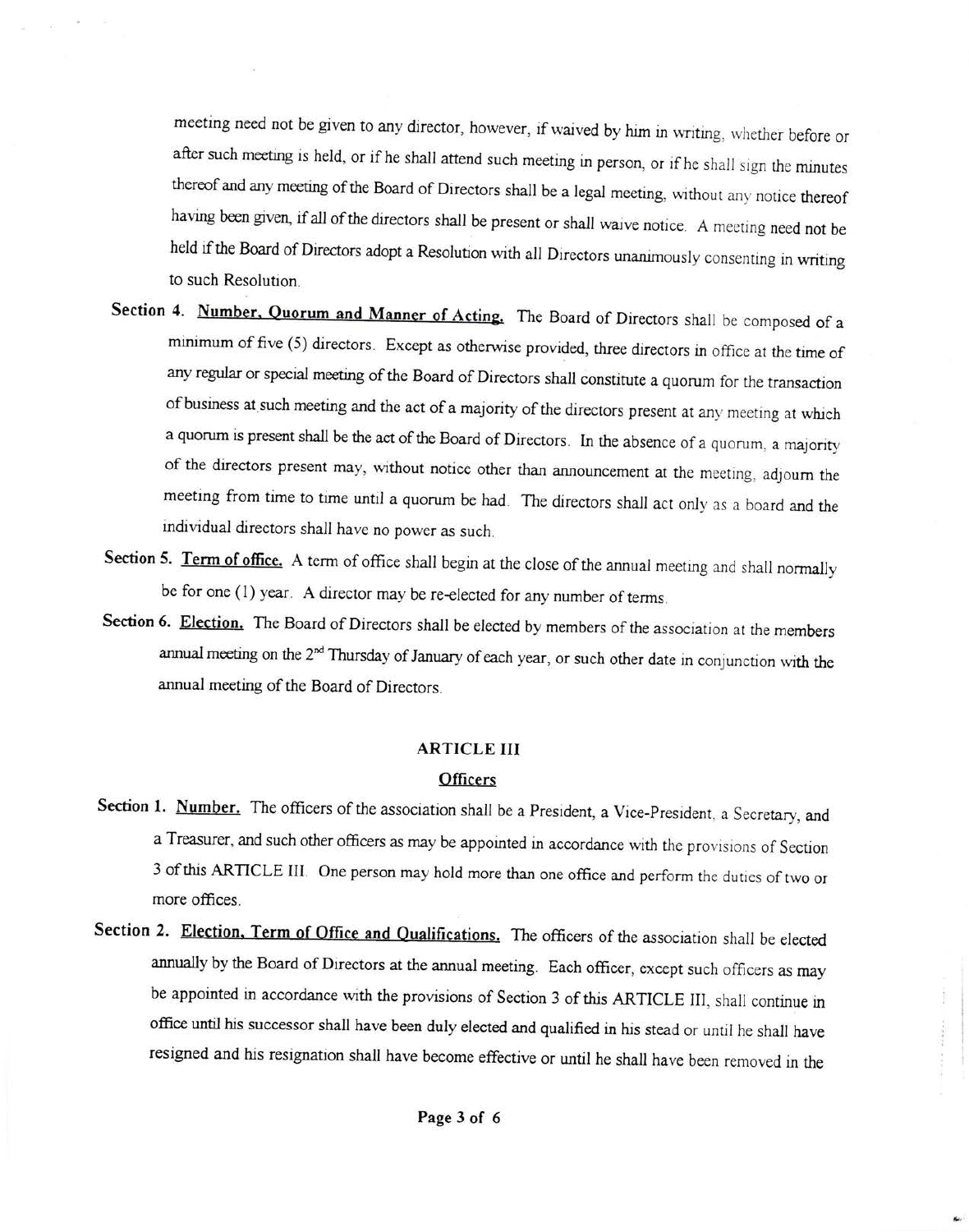manner hereinafter provided.

(a) President: The President shall be the chief executive officer of the association and the Board of Directors, and shall have general overall supervision of all the business and affairs of the association. The President will preside at the meetings of the association.

(b) Vice-President: In the absence of the President or in the event of his inability or refusal to act, the Vice-President shall perform the duties of the President and when so acting shall have all the powers of and be subject to all restrictions upon the President. The Vice-President shall perform the duties of the President and when so acting shall have all the powers of and be subject to all restrictions upon the President. The Vice-President shall perform such other duties as may be assigned to him by the President or the Board of Directors.

(c) Secretary: The Secretary shall act as Secretary for the assocration and the Board of Directors. The Secretary shall send appropriate notices and prepare agendas for all meetings of the association and shall act as custodian of all records and reports. The Secretary shall be responsible for the keeping and recording of adequate records of all meetings of the association. The Secretary shall keep a register of the name and address of each member of the association and shall perform all duties as may be assigned by the President or the Board of Directors

(d) Treasurer: The Treasurer shall have charge and custody and be responsible for ail property, funds, and assets of the association. The Treasurer shall receive and give receipts for monies due and payable to the association from any source and deposit all such monies in the name of the association in such bank, trust companies, or other depositories as shall be selected by the Board of Directors. The Treasurer shall ensure that a true and accurate accounting of financial transactions of the association is made and that such reports are fully presented to the Board of Directors and shall perform all dutres of the office of Treasurer together with such other duties as may be assigned by the President or the Board of Directors.

Section 3. Subordinate Officers, Committees and Agents. The Board of Directors may appoint such other officers, committees and agents as it may deem necessary, each of whom shall hold office for such period, have such authority and perform such duties as are provided in these By-Laws or as the Board of Directors may from time to time determine. The Board of Directors may delegate to any officer the power to appoint, and to prescribe the authority and duties of, any such subordinate officers,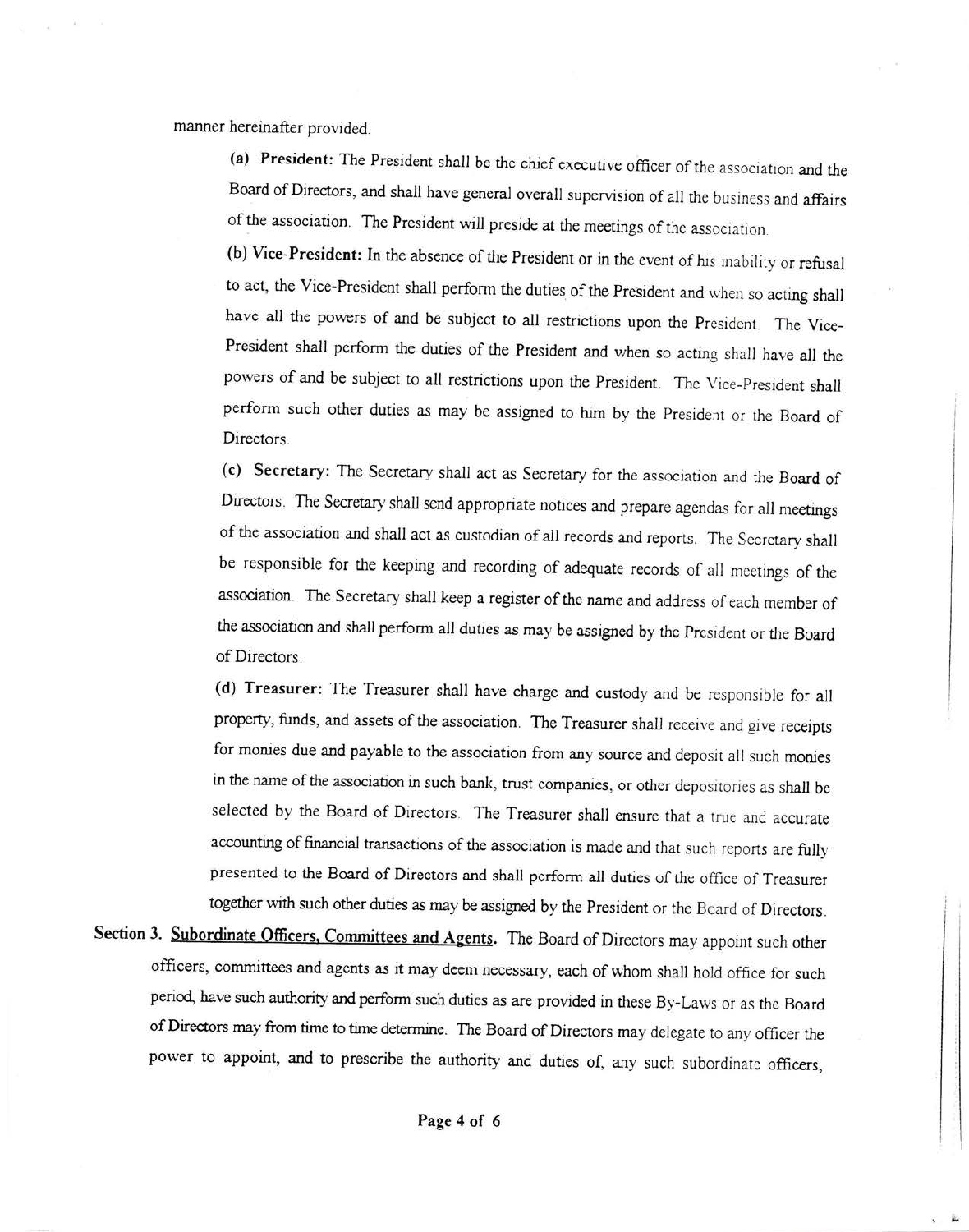committees or agents so long as such delegation does not violate the Articles, By-Laws, and Resolution of the association and the Board of Directors.

- Section 4. Removal. Any officer or agent may be removed, either with or without cause, by the Board of Directors at any regular or special meeting thereof, or by any committee or superior officer upon whom such power of removal may be conferred by the Board of Directors, except that the Board of Directors may authorize the execution of employment contracts under which its removal power is limited.
- Section 5. Vacancies. In case any vacancy shall occur in the officers because of death, resignation, disqualification, an increase in the number of officers or any other cause, the Board of Directors may, at any regular or special meeting thereof, by vote of a majority of the directors in office at the time of such meeting, elect an officer to fill such vacancy for the unexpired portion of the term, and the officer or officers so elected shall hold office until the next annual election of officers and until his or their successor or successors shall be duly elected and qualified.

#### ARTICLE IV

#### Fiscal Year

The Fiscal Year of the association shall be from January l, to December 31, of each calendar year

#### ARTICLE V

#### Amendments

All By-Laws of the association shall be subject to alteration or repeal, and new By-Laws maybe made by the affirmative vote of two-thirds (2/3) of the Board of Directors, at any regular or special meeting of the association. No such action shall change the purpose or goals of the association, so as to impair its rights and powers under the laws of the State of Colorado for non-profit associations, or any other laws ordinances, or rules and regulations to which the association is subject by its Articles, or to endanger its non-profit association status. In the event of a proposed amendment to these By-Laws, notice of any amendment to be offered at any meeting shall be given to the Board of Directors before such meeting so that the amendment may be reviewed prior to its submission and vote of the Board of Directors.

# KNOW ALL MEN BY THESE PRESENTS: That we, the undersigned, being all members and Board of Directors of the LOOKOUT MOUNTAIN OBSERVATORY ASSOCIATION hereby